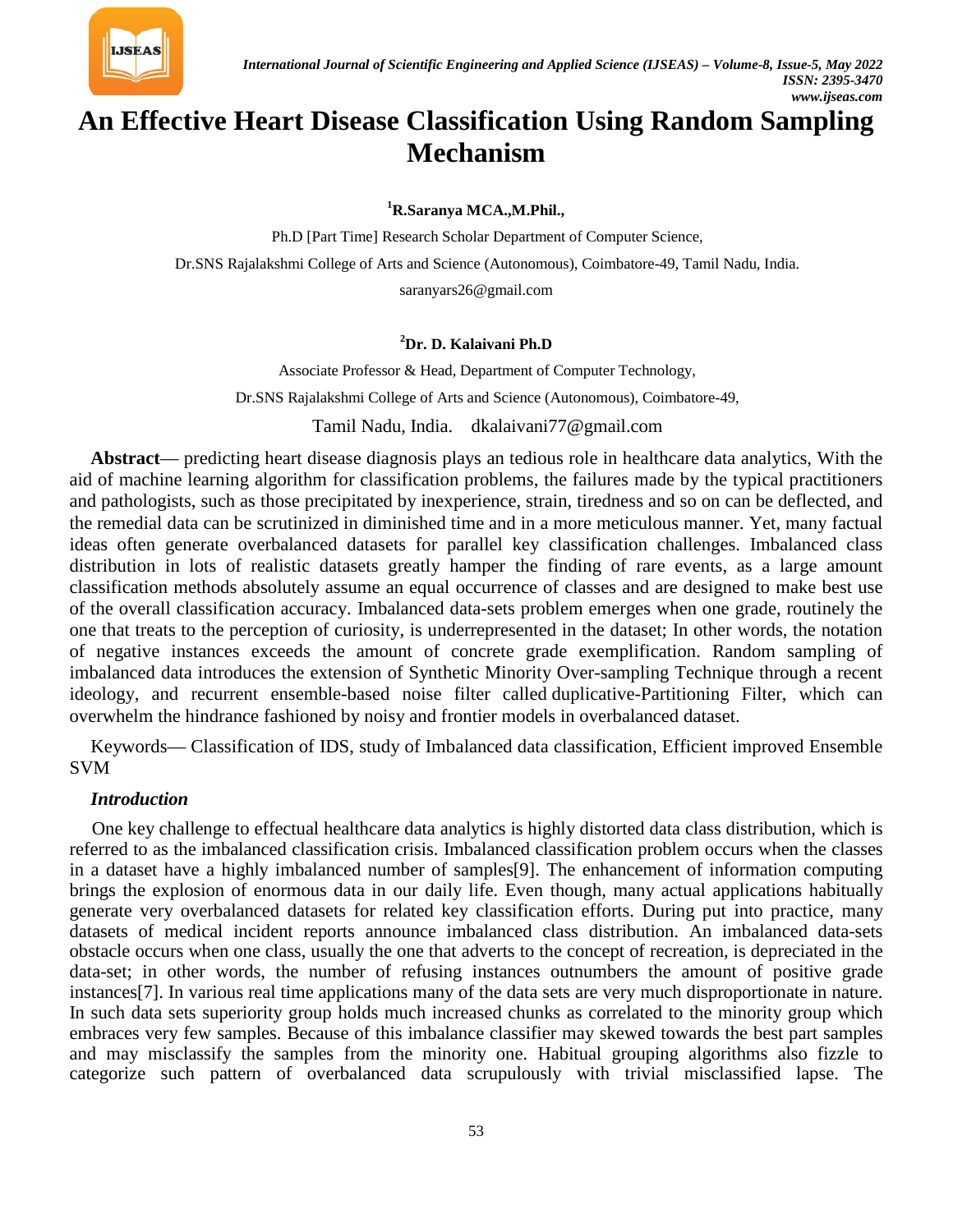

misclassification expense of faction specimen is always enormously more than the misclassified amount of majority fragment.

In order to facilitate with overbalance obstacle- four major solutions are applicable, expressly sampling, progressive learning, estimate tactful learning and kernel based technique. Sampler based tactics support the remedy at data level by interrelating the number of fragments among edification. Undersampling and oversampling are twin key species of selection in which snippets are either diminished from major part grade or selections are top-up in the faction class. The pair approaches have their specific privileges as well as obstacles. Exertive intellect techniques core essentially on securing brands to the unlabeled data. A further mechanism is outfit based style which indulges proposal to an overbalanced dataset at the computational level. It uses value matrix which depicts costs associated with each demonstration. Besides of these methodology, kernel based techniques also work well in overseeing unbalanced datasets.

The hazard with imbalanced data retrieval is that a fact universal analysis learning functions are frequently biased facing the chief group and inevitably there is an outstanding miscategorized rate for the minority caliber instances[3]. Standard set of rules are motivated by exactness and try to segregate deviation around volatile classes, in which case minority data is always snubbed. The recent classifiers assume that the set of rules will engage on data sapped from the accurate distribution as the training facts[5]. The current classifiers imagine that the errors coming from deviating classes have the similar costs. It is improvised that training data is not much disparate from the data to test. This is not habitually true in some cases that may hold heterogeneous data. An ensemble is itself, in greater cradles, a focused learning subroutines, because it can be practiced and then used to make predictions[15]. An ensemble is fabricated in two approaches, i.e., producing the support learners, and then combinative them. Support learners are habitually generated from training data by a support learning procedures which can be decision tree, neural network or other kinds of deep learning subroutines. Ensemble techniques have previously gained tremendous eminent in multiple realworld tasks, such as medicative diagnosis and remote grasping.

#### I. RELATED WORKS

Sayan Surya Shaw et al[16].,Most of the disease datasets, prepared by some means, are imbalanced in nature, which implies that number of instances belonging to one class (i.e. the minority class) is exceptionally less compared to the number of instances in the other class (i.e. the majority class). Hence, if we directly feed such data to a classification model, it would mislead the model performance.

#### II CLASSIFICATION OF IDS

Imbalanced Data Sets (IDS), also mentioned to as class unbalance learning, agree to preserve where there are a huge amount of paradigms of some classes than others. Grouping on IDS habitually premises issues because standard deep learning set of rules gravitate to be overwhelmed by the immense groups and neglect the small ones. Most classifiers engage on data exhausted against the unique propagation as the training data, and imagine that maximizing factuality is the principle goal. Imbalanced Data Sets (IDS) problem, also known as class discrepancy problem, effectively corresponds to the obstacle distinguished by primitive learning set of rules on empires for which some grades are illuminated by a massive notation of instances while others are portrayed by only a few[9]. We normally meet two-class hurdles, which mean one class has much more instances than the other. Erratically, we also have multi-class cases, in which there are not lavish instances for more than one class. It may cause more trouble when decisive classification boundary.

Classification models reveal low accuracy when dealing with imbalanced datasets. Therefore, a number of models will be evaluated with the objective to find those that better address the classification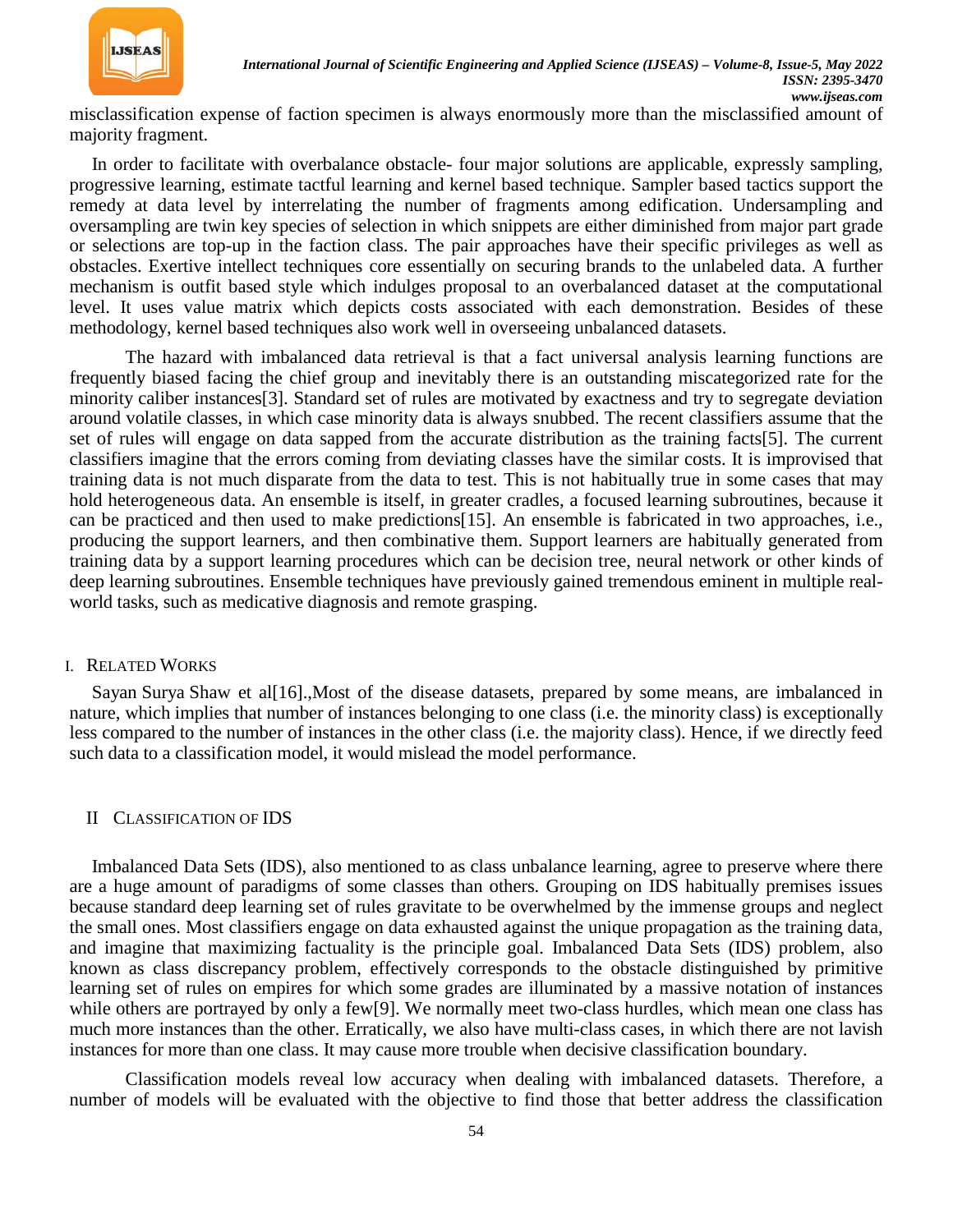

problem of electronic health records of imbalanced datasets[1]. A special focus will be given to the investigation of some ways of swapping with electronic health records based unbalanced datasets lying on a Random Forest.

As a chunk of my research, ensemble is designated as a probably effective way to decode class imbalance obstacles. An ensemble of classifiers is a dump of classifiers whose specific decisions are collated in some way to categorize new models[11]. Each algorithm takes an initiator and a training set as input and runs the learner numerous times by fluctuating the propagation of training set instances. The promoted classifies are then collated to create a final classifier that is inherited to classify the experiment set.

### III STUDY OF IMBALANCED DATA CLASSIFICATION

Imbalanced data normally refers to a classification problem in which the variety of observations in line with class isn't always similarly disbursed; Medical information sets commonly have classimbalance problems, because of the fact that one class is represented by way of a much large range of instances than other training. Consequently, algorithms tend to be beaten by using the big lessons and forget about the small training. Machine Learning algorithms generally tend to provide unsatisfactory classifiers at the same time as faced with imbalanced datasets. For any imbalanced data set, if the event to be predicted belongs to the minority class and the occasionfee is less than 5%, it also includes referred to as a rare event.

Classification is a predictive modeling problem that involves assigning a class label to each commentary. The quantity of classes for a predictive modeling problem is usually constant whilst the problem is framed or described, and commonly, the number of instructions does no longer exchange [10]. A class predictive modeling problem can also have two class labels. This is the simplest sort of classification problem and is known as two-magnificence classification or binary classification. These classifications of problems are referred to as multi-magnificence classification problems.

> BINARY CLASSIFICATION PROBLEM:

### MULTICLASS CLASSIFICATION PROBLEM:

> TRAINING DATASET:

The training dataset is used to higher recognize the input data to assist quality prepare it for modelling. It is likewise used to evaluate a collection of different modelling algorithms. It is usedto song the hyper parameters of a delegated model. And in the end, the training dataset is used to educate a very last version on all available records that could use inside the destiny to make predictions for brand new examples from the problem area.

Imbalanced class refers to a class predictive modeling problem wherein the number of examples in the schooling dataset for each magnificence label is not balanced [11].

That is, where the class distribution is not equal or close to equal, and is instead biased or skewed.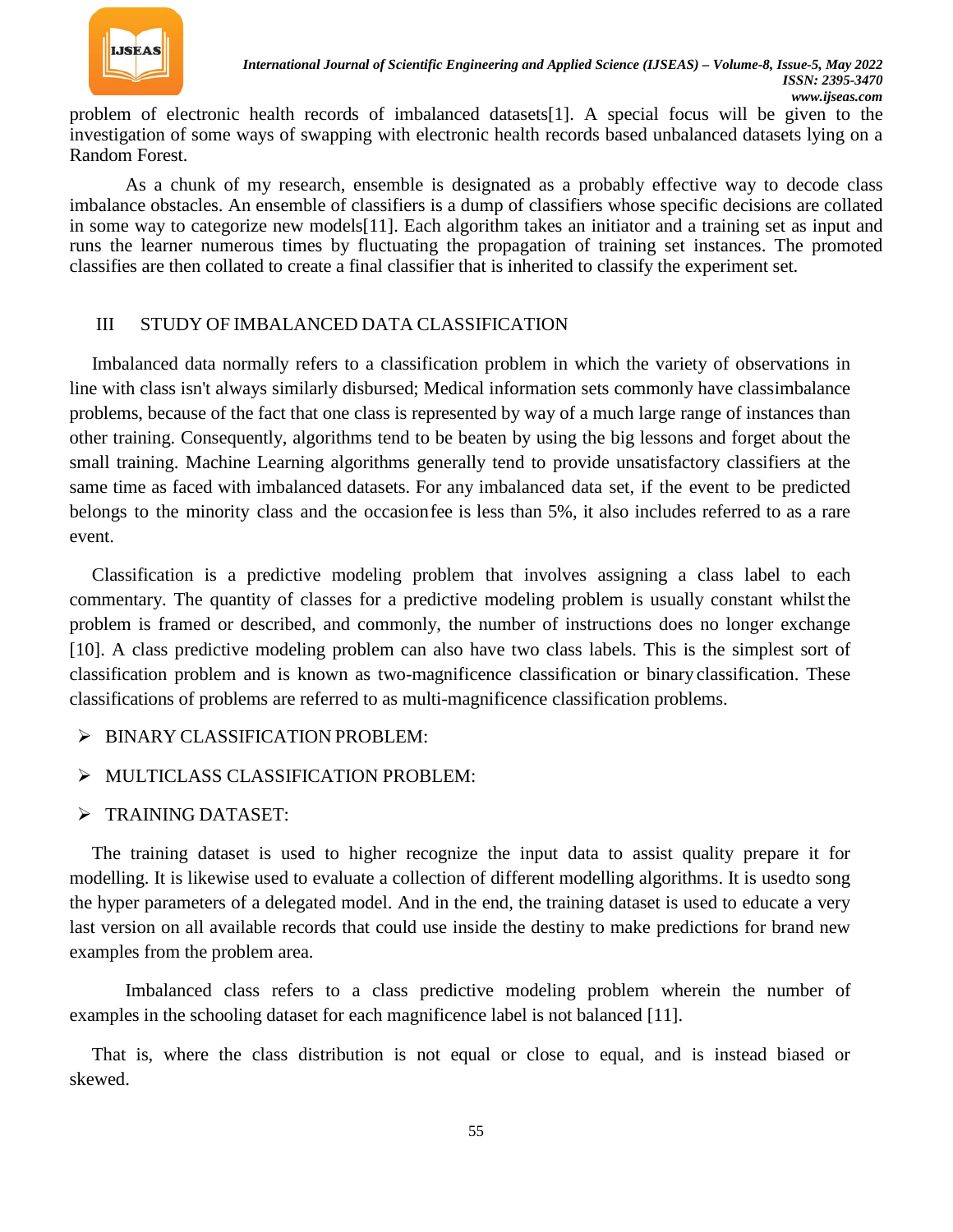

## **Imbalanced Classification**:

The imbalance of the class distribution will vary throughout problems. A class problem may be alittle skewed such as if there may be a moderate imbalance. Alternately, the classificationproblem may also have a excessive imbalance where there is probably hundreds or thousands of examples in one magnificence and tens of examples in another magnificence for a given schooling dataset.

- **Slight Imbalance:** An imbalanced classification problem wherein the distribution ofexamples is choppy by using a small quantity in the education dataset.
- **Severe Imbalance:** imbalanced class problems wherein the distribution of examples ischoppy by way of a big amount inside the education dataset.

Research on the class imbalance problem is essential in information mining and device getting to know. Two observations account for this point: (1) the class imbalance problem is pervasive in a massive variety of domain names of amazing significance in facts mining community. (2) Most famous classification mastering structures are pronounced to be inadequate while encountering the magnificence imbalance problem. Research efforts are addressed on three components of the magnificence imbalance problem: (1) the nature of the class imbalance problem; (2) the feasible solutions in tackling the magnificence imbalance problem; and (3) the proper measures for comparing class performance within the presence of the class imbalance problem.

 $\triangleright$  classification predictive modeling problems wherein the distribution of examples across the training is not equal.

The imbalance to the magnificence distribution in an imbalanced class predictive modeling problem might also have many reasons.

### ENSEMBLE BASED APPROACH

The essential goal of ensemble methodology is to try to enhance the performance of unmarried classifiers by means of inducing numerous classifiers and mixing them to reap a new classifier that outperforms every one in every of them [17]. Hence, the simple idea is to assemblenumerous classifiers from the unique data after which combination their predictions whileunknown times are offered.

- **Bagging: -** It is composed in education different classifiers with bootstrapped replicas of the original schooling records-set. That is, a brand new facts-set is shaped to educate each classifier with the aid of randomly drawing instances from the unique records-set. Hence, range is obtained with the resampling procedure through the usage of different data subsets. Finally, whilst an unknown instance is offered to each person classifier, a majority orweighted vote is used to deduce the class.
- **Boosting: -** AdaBoost is the most consultant set of rules on this own family, it changed into the first relevant technique of Boosting, and it has been appointed as one of the top ten records mining algorithms. AdaBoost is thought to lessen bias, and similarly to assist vector machines (SVMs)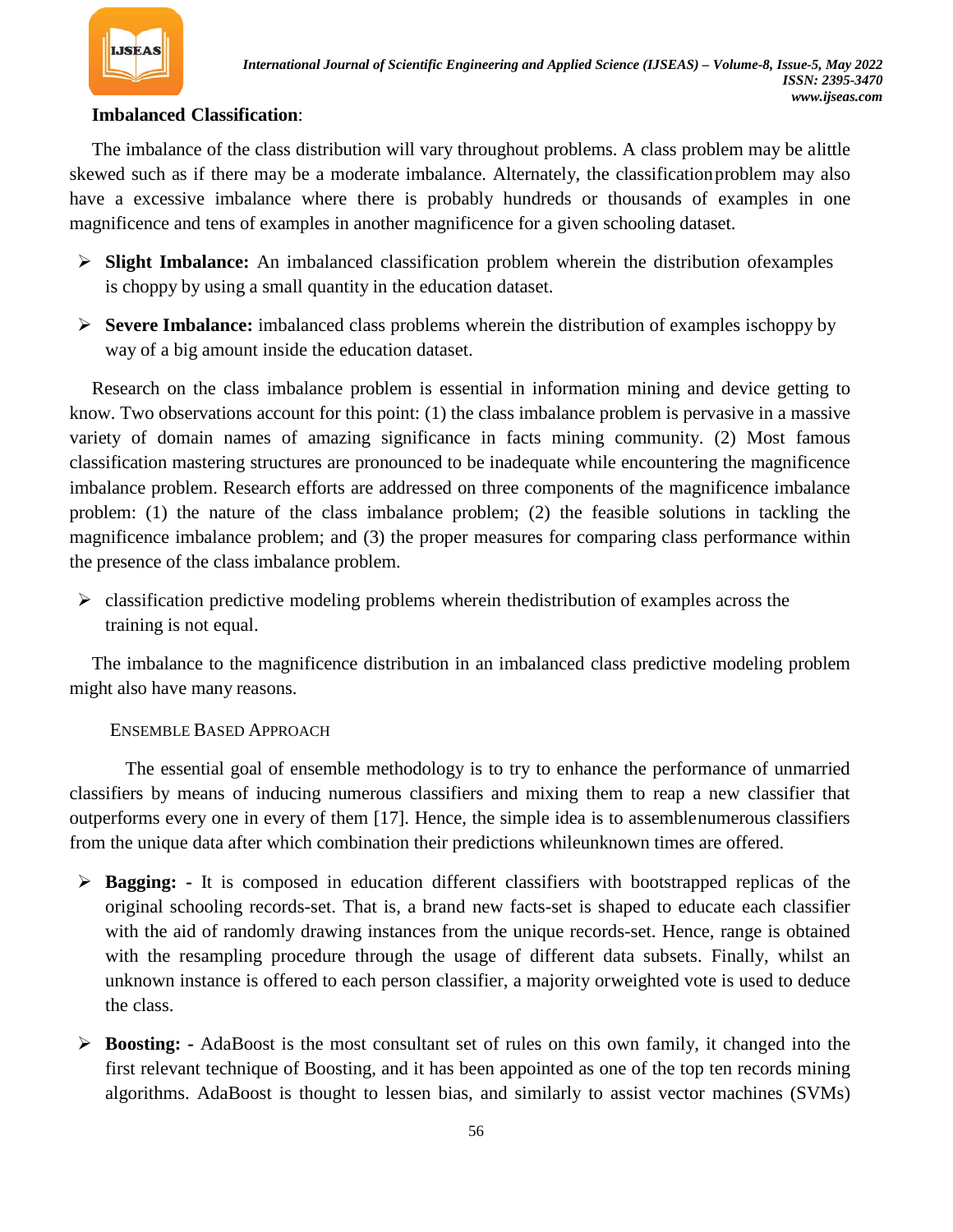

.

boosts the margins.

### *III EFFICIENT IMPROVED ENSEMBLESVM (IESVM)*

Data sets are growing gradually huge. Deep learning practitioners are confronted with problems where the main computative hindrance is the amount of time available. Obstacles become extremely stretching when the drilling sets no longer fit into memory. The proposed work introduces novel improved-Ensemble SVM (iESVM) exerts divide-and-conquer artifice by accumulating many SVM ideals, expert on small subsamples of the training set[7]. Through segment, total training time diminishes appreciably, even though more models need to be expert. When calculating SVM models, the base ideals often share support vectors (SVs)[10]. The iESVM intelligently captures distinct SVs to uphold that they are only compiled and used for kernel evaluations once. As a result, iESVM models are inferior and fast-tracker in prediction than ensemble prosecutions based on wrappers. Ensemble appearance may be upgraded by using more complex aggregation brainstorms. iESVM presently offers various aggregation schemes, both direct and indirect. Additionally, it rushes rapid prototyping of innovative methodology. iESVM strives to feed high-quality, user-friendly tackle and an in-built software development architecture for ensemble study with SVM base ideals.

### IV PERFORMANCE ANALYSIS

The assessment criterion is a key component each in the evaluation of the classification performance and guidance of the classifier modeling. In a -class problem, the confusion matrix facts the results of correctly and incorrectly recognized examples of every magnificence [7].

Traditionally, the accuracy price (1) has been the maximum normally used empirical degree. However, within the framework of imbalanced data-sets, accuracy is now not a right measure, because it does not distinguish among the numbers of efficaciously labeled examples of various lessons.

$$
ACC = \frac{TP + TN}{TP + TN + FP + FN} \qquad ... Equ(1)
$$

### V CONCLUSION

In this paper, Imbalanced data sets (IDS) problem plays a vital task in the healthcare system of the world, and the most vital feature is that the investigative results directly affect the long-suffering's treatment and safety. To extract precious knowledge for medical decision making can create our physical condition care community better [5]. In this regard, future an efficient Ensemble classifier with Oversampling mechanism for medical analysis with imbalanced data and the empirical results of these medical databases determine that our future ensemble learning paradigm can achieve the better performance than other state-of-the-art classification standards. The main judicial of this work was to apply our future all together approaches in a clinical disease investigative methodology and thereby facilitate health center in making high-quality and efficacious assessments in the future.